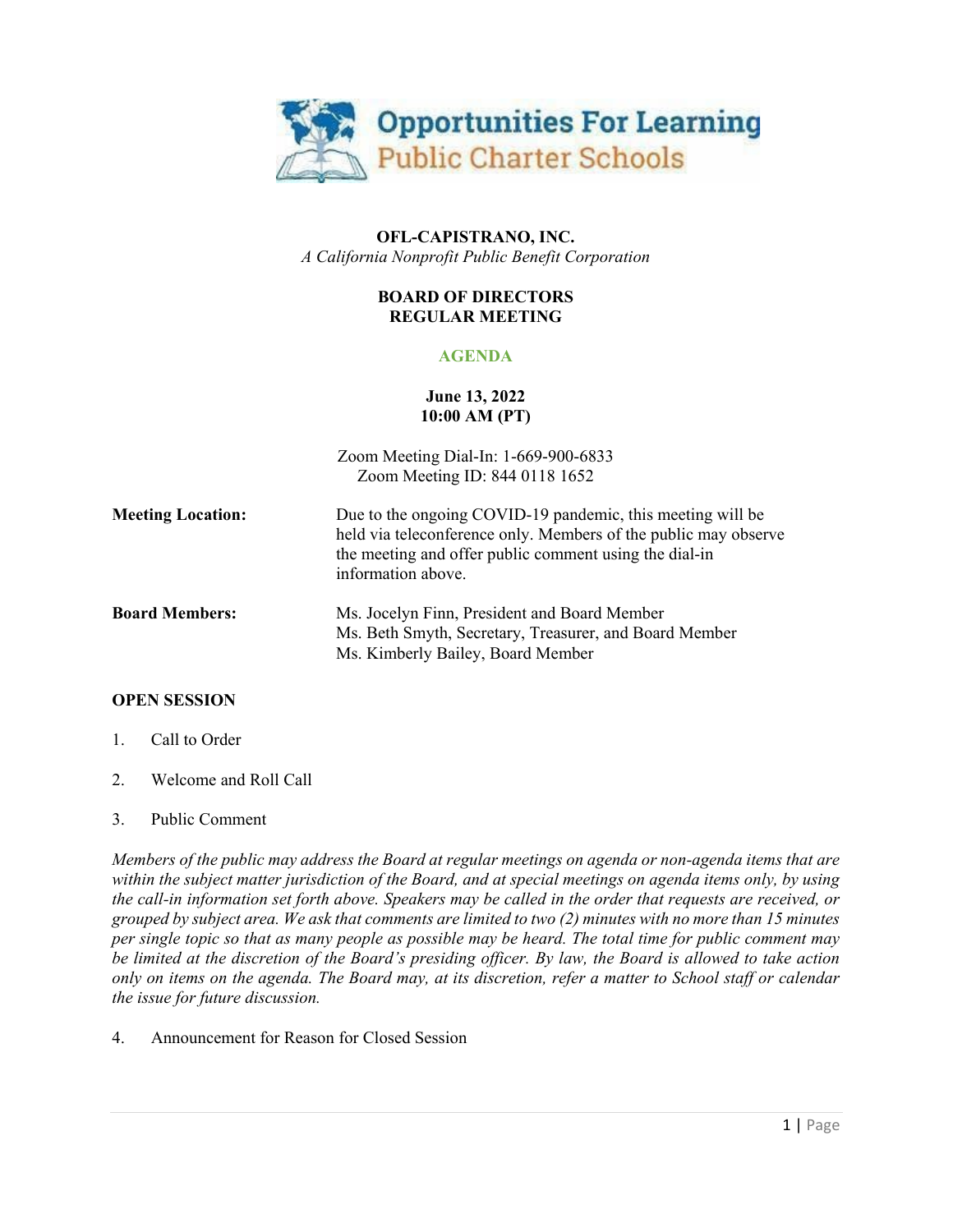### **CLOSED SESSION**

5. CONFERENCE WITH LABOR NEGOTIATORS (Gov. Code section 54957.6.) Unrepresented employee: Principals

#### **OPEN SESSION**

- 6. Public Report on Action Taken in Closed Session, if any
- 7. Items for Information and/or Action

#### **A. Approval of OFL-C Resolution 2122-11**

A.1 OFL-C Resolution 2122-11 Resolution Finding That the Proclamation State of Emergency Continues to Impact the Ability to Meet Safely in Person and Declaring That the Board of Directors of OFL-Capistrano, Inc. Will Continue to Meet Remotely in Order to Ensure the Health and Safety of Attendees (Res. 2122-11)

The Board will review and consider approval of the OFL-C Resolution 2122-11 Resolution Finding That the Proclamation State of Emergency Continues to Impact the Ability to Meet Safely in Person and Declaring That the Board of Directors of OFL-Capistrano, Inc. Will Continue to Meet Remotely in Order to Ensure the Health and Safety of Attendees (Res. 2122-11).

## **B. Consent Agenda**

*All items listed under Consent Agenda are considered by the Board to be routine and consistent with approved policies and practices of the Charter School. The Board will be asked to approve all of the Consent Agenda items by a single vote unless requested by a Board member to be discussed and considered for action separately.*

- B.1 OFL-C Report of Charter Services Agreements
- B.2 OFL-C Consent Log Including Principals' Time Off Requests and Additional Duties Timecards
- B.3 OFL-C Revised Title IX Policy and Grievance Procedure for Sexual Harassment & Title IX Website Statement
- B.4 OFL-C Revised Maintenance, Retention, and Destruction of Student Records Policy
- B.5 OFL-C Board Meeting Calendar for Fiscal Year 2022-2023

| C.1 OFL-C Charter Update                                                    | The Board will receive the OFL-C Charter Update.                                                         |
|-----------------------------------------------------------------------------|----------------------------------------------------------------------------------------------------------|
| C.2 OFL-C Update on Action Taken Under the<br>COVID-19 Resolution (1920-12) | The Board will receive the OFL-C Update on<br>Action Taken Under the COVID-19 Resolution<br>$(1920-12).$ |
| C.3 OFL-C Fall 2022 Local Indicators                                        | The Board will receive the OFL-C Fall 2022 Local<br>Indicators.                                          |
| C.4 OFL-C Financial Update                                                  | The Board will review the Financial Update.                                                              |

#### **C. Information Item(s)**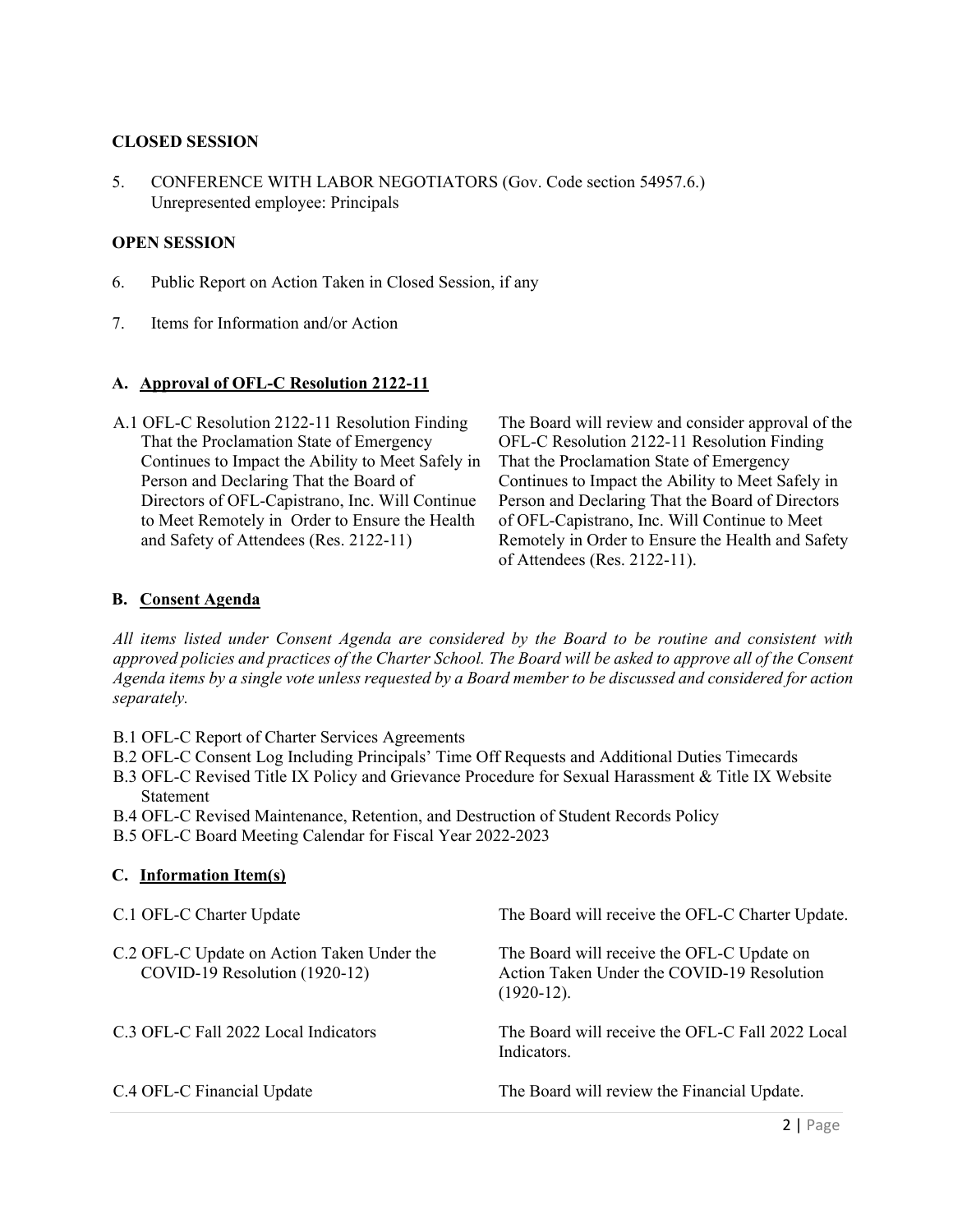- C.5 OFL-C Compensation Analysis and Market Range Adjustment for Staff for Fiscal Years 2022-2024 for Fiscal Years 2022-2024. C.6 OFL-C Employment Offer Letter The Board will review the OFL-C Employment Offer Letter.
- 

## **D. Action Item(s)**

- D.1 OFL-C 2022-2023 Local Control and Accountability Plan (LCAP) and Annual Update
- D.2 OFL-C Resolution to Changes to Graduation Requirement
- D.3 OFL-C IGOE Flexible Spending Account (FSA) and COBRA Administrative Services Agreement Renewal
- D.4 OFL-C Approval of the Service Agreement between Propel, A Charter Management Group, Inc., and OFL-Capistrano, Inc.
- D.5 OFL-C Student Information Systems Services Agreement between Education Dynamics, Inc. and OFL-Capistrano, Inc.
- D.6 OFL-C Approval of the Hardware IT Services Agreement between Alltech Enterprises, LLC and OFL-Capistrano, Inc.
- D.7 OFL-C Approval of the Property Service Agreement between Lupine Properties, LLC and OFL-Capistrano, Inc.
- D.8 OFL-C Approval of the Service Agreement between Skyrocket, Inc. and OFL-Capistrano, Inc.

The Board will review the OFL-C Compensation Analysis and Market Range Adjustment for Staff

C.7 OFL-C Revised Mutual Agreement to Arbitrate The Board will review the OFL-C Revised Mutual Agreement to Arbitrate.

> The Board will review and consider approval of the OFL-C 2022-2023 Local Control and Accountability Plan (LCAP) and Annual Update.

> The Board will review and consider approval of the OFL-C Resolution to Changes to Graduation Requirement.

> The Board will review and consider approval of the OFL-C IGOE Flexible Spending Account (FSA) and COBRA Administrative Services Agreement Renewal.

The Board will review and consider Approval of the Service Agreement between Propel, A Charter Management Group, Inc., and OFL-Capistrano, Inc.

The Board will review and consider approval of the OFL-C Student Information Systems Services Agreement between Education Dynamics, Inc. and OFL-Capistrano, Inc.

The Board will review and consider approval of the OFL-C Hardware IT Services Agreement between Alltech Enterprises, LLC and OFL-Capistrano, Inc.

The Board will review and consider approval of the OFL-C Approval of the Property Service Agreement between Lupine Properties, LLC and OFL-Capistrano, Inc.

The Board will review and consider approval of the OFL-C Service Agreement between Skyrocket, Inc. and OFL-Capistrano, Inc.